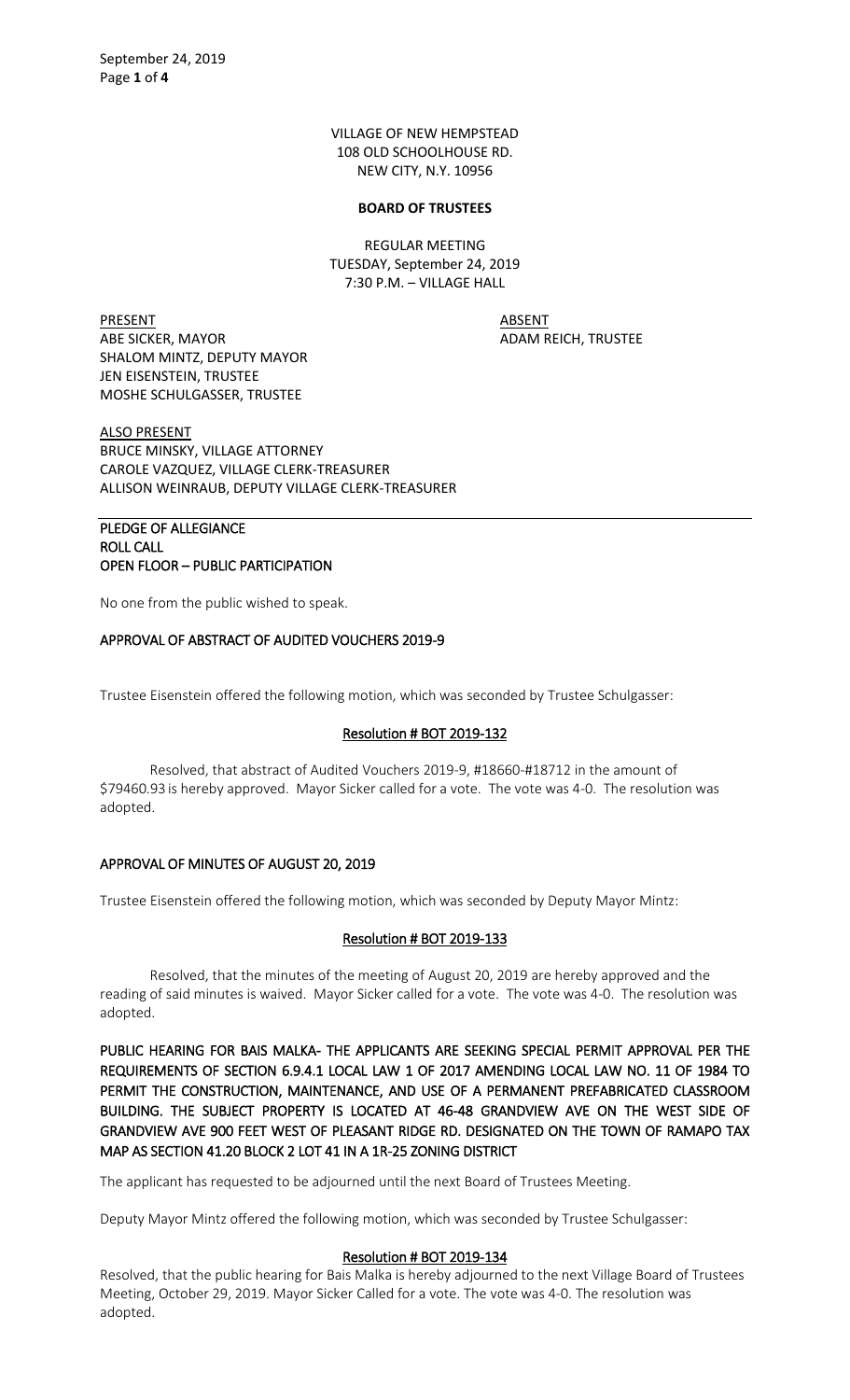# PUBLIC HEARING FOR SPECIAL PERMIT FOR A PASSOVER KITCHEN, CHAIM CIMENT, 6 GRANDVIEW AVE, LOCATED ON THE SOUTH SIDE OF GRANDVIEW AVE 0 FEET FROM THE INTERSECTION OF UNION RD. THE PROPERTY IS DESIGNATED ON THE TOWN OF RAMAPO TAX MAP AS SECTION 42.17 BLOCK 1 LOT 5.2 IN A 1R-25 ZONING DISTRICT FOR SEPTEMBER 24, 2019.

Ms. Vazquez stated it appeared in the Journal News on September 9, 2019 Affidavit of notice and Postings were Timely.

### *Correspondence Read into the Record:*

RC Sewer District September 9, 2019 RC Environmental Health- September 4, 2019 RC Planning- August 26, 2019 Hillcrest Fire Department- August 21, 2019 Town of Ramapo DPW- August 20, 2019

Kevin Conway, Attorney for the Applicant 80 Red Schoolhouse Rd., Chestnut Ridge, NY

The applicant did appear before the zoning Board where they will be returning. The property has two frontages. The applicant is not knocking the structure down, and it will remain a single family dwelling. He has been living there for the last 2 years. The family has outgrown the space as it exists, but is not looking to move. They want to add an addition with a Passover kitchen on the same floor as the regular kitchen and personal Mikvah for religious use just for themselves not for public use.

The board determined that the Mikvah does not require a Special Use Permit if it is being used as a private not public.

Deputy Mayor Mintz offered the following motion, which was seconded by Trustee Eisenstein:

### Resolution # BOT 2019-135

Resolved, that the public hearing for the Special Permit for, Chaim Ciment, 6 Grandview Ave, New Hempstead, NY for a Passover Kitchen is hereby opened. Mayor Sicker called for a vote. The vote was 4-0. The resolution was adopted.

No one from the public wished to speak.

Deputy Mayor Mintz offered the following motion, which was seconded by Trustee Schulgasser:

# Resolution # BOT 2019-136

Resolved, that the public hearing for the Special Permit for, Chaim Ciment, 6 Grandview Ave, New Hempstead, NY for a Passover Kitchen is hereby closed. Mayor Sicker called for a vote. The vote was 4-0. The resolution was adopted.

Trustee Schulgasser offered the following motion, which was seconded by Trustee Eisenstein:

### Resolution # BOT 2019-137

Resolved, that that the Special Permit for, Chaim Ciment, 6 Grandview Ave, New Hempstead, NY for a Passover Kitchen is hereby approved. Mayor Sicker called for a vote. The vote was 4-0. The resolution was adopted.

# AUTHORIZING THE VILLAGE CLERK TREASURER TO OBTAIN 3 ESTIMATES FOR A BOILER REPLACEMENT

Mayor Sicker stated the boiler at village hall has been inspected and it was determined that it needs to be replaced before the winter.

Deputy Mayor Mintz offered the following motion, which was seconded by Trustee Schulgasser:

### Resolution # BOT 2019-138

Resolved, that the Village Board of the Village of New Hempstead hereby authorizes the village Clerk Treasurer to obtain 3 estimates for a replacement boiler up to \$20,000. Mayor Sicker called for a vote. The vote was 4-0. The resolution was adopted.

# SCHEDULE A PUBLIC HEARING FOR TENTATIVE 2020 BUDGET FOR OCTOBER 29, 2019.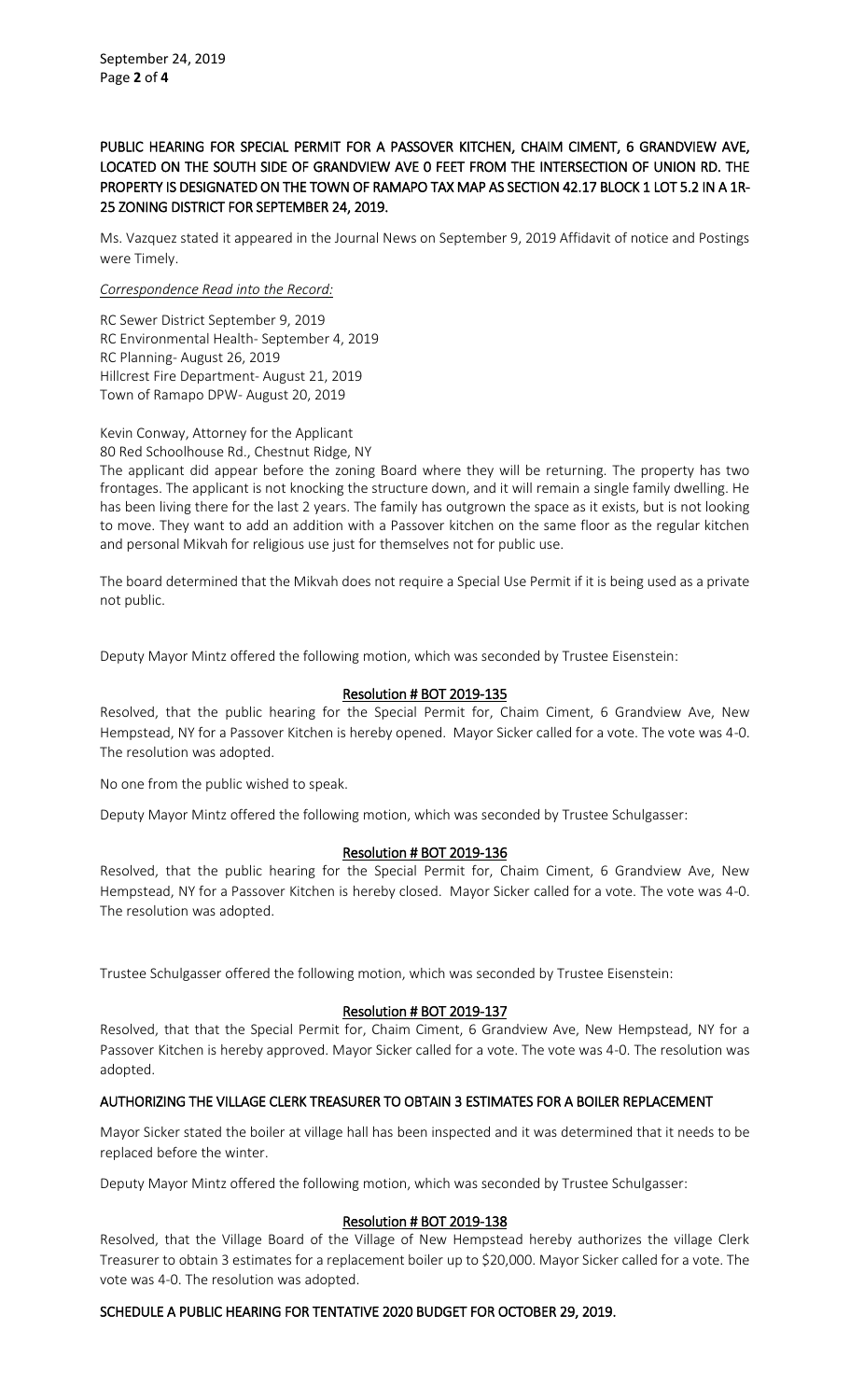Deputy Mayor Mintz offered the following motion, which was seconded by Trustee Eisenstein:

#### Resolution # BOT 2019-139

Resolved, that that the Public Hearing for the 2020 tentative budget is hereby scheduled for October 29, 2019. Mayor Sicker called for a vote. The vote was 4-0. The resolution was adopted.

SCHEDULE THE PUBLIC HEARING FOR SPECIAL PERMIT FOR A PASSOVER KITCHEN, JACK WERCBERGER, 33 PLEASANT RIDGE RD THE SUBJECT PROPERTY IS LOCATED ON THE WEST SIDE OF PLEASANT RIDGE RD 200+/- FEET FROM THE INTERSECTION OF ASH LAWN AVE. THE PROPERTY IS DESIGNATED ON THE TOWN OF RAMAPO TAX MAP AS SECTION 40.20 BLOCK 1 LOT 55 IN A 1R-25 ZONING DISTRICT FOR OCTOBER 29, 2019

Trustee Schulgasser offered the following motion, which was seconded by Trustee Eisenstein:

### Resolution # BOT 2019-140

Resolved, that that the Public Hearing for Jack Wercberger, 33 Pleasant Ridge Rd, New Hempstead, NY for a Passover kitchen is hereby scheduled for October 29, 2019. Mayor Sicker called for a vote. The vote was 4-0. The resolution was adopted.

# SCHEDULE THE PUBLIC HEARING FOR SPECIAL PERMIT FOR A PASSOVER KITCHEN, ELLIOT ZISMAN, 14 GREEN HILL LANE, SECTION 41.20-1-40 IN 1R-25 ZONING DISTRICT. THE PROPERTY IS LOCATED ON THE SOUTH SIDE OF GREEN HILL LANE, 325 FT. FROM THE INTERSECTION OF ASH LAWN AVE.

Trustee Schulgasser offered the following motion, which was seconded by Trustee Eisenstein: :

### Resolution # BOT 2019-141

Resolved, that that the Public Hearing for Elliot Zisman, 14 Green Hill Ln, New Hempstead, NY for a Passover Kitchen is hereby scheduled for October 29, 2019. Mayor Sicker called for a vote. The vote was 4-0. The resolution was adopted.

# DISCUSSION- CROWN CASTLE

### Paul Costa, Crown Castle Representative

We will be updating 13 sites within the Village. Most are only increasing in 2 inches and some will be shrinking in size. This provides better coverage for spring users. We will be moving the node on Green Hill Ln to Pleasant Ridge. The boxes at the top of the nodes will be remaining the same.

Nancy Jacobs, 9 Dorothy Dr. What is a node?

Mr. Costa explained it's the boxes you see on the telephone poles.

Deputy Mayor Mintz offered the following motion, which was seconded by Trustee Schulgasser:

### Resolution # BOT 2019-142

Resolved, that the Village Board of the Village of New Hempstead hereby authorizes Crown Castle to update the 13 sites subject to the moving of the Green Hill Ln location to Pleasant Ridge Rd. Mayor Sicker called for a vote. The vote was 4-0. The resolution was adopted.

### DISCUSSION: PETITION FOR A ZONE CHANGE

Mayor Sicker stated this is a Petition for a zone change from Ira Emanuel's office regarding Nursery Schools. Does not completely understand what the petition is for. The Village allows for State and County run Daycares and we have Private Schools that host Nursey Schools. We are also in the midst of our comprehensive Plan. We will not be entertaining this at this time. We were required to place them on the calendar within 60 days which was done this evening.

## RESOLUTION AUTHORIZING VILLAGE HALL TO BE CLOSED ROSH HASHANA SEPTEMBER 30 AND YOM KIPPUR OCTOBER 9

Trustee Schulgasser offered the following motion, which was seconded by Trustee Eisenstein: :

# Resolution # BOT 2019-143